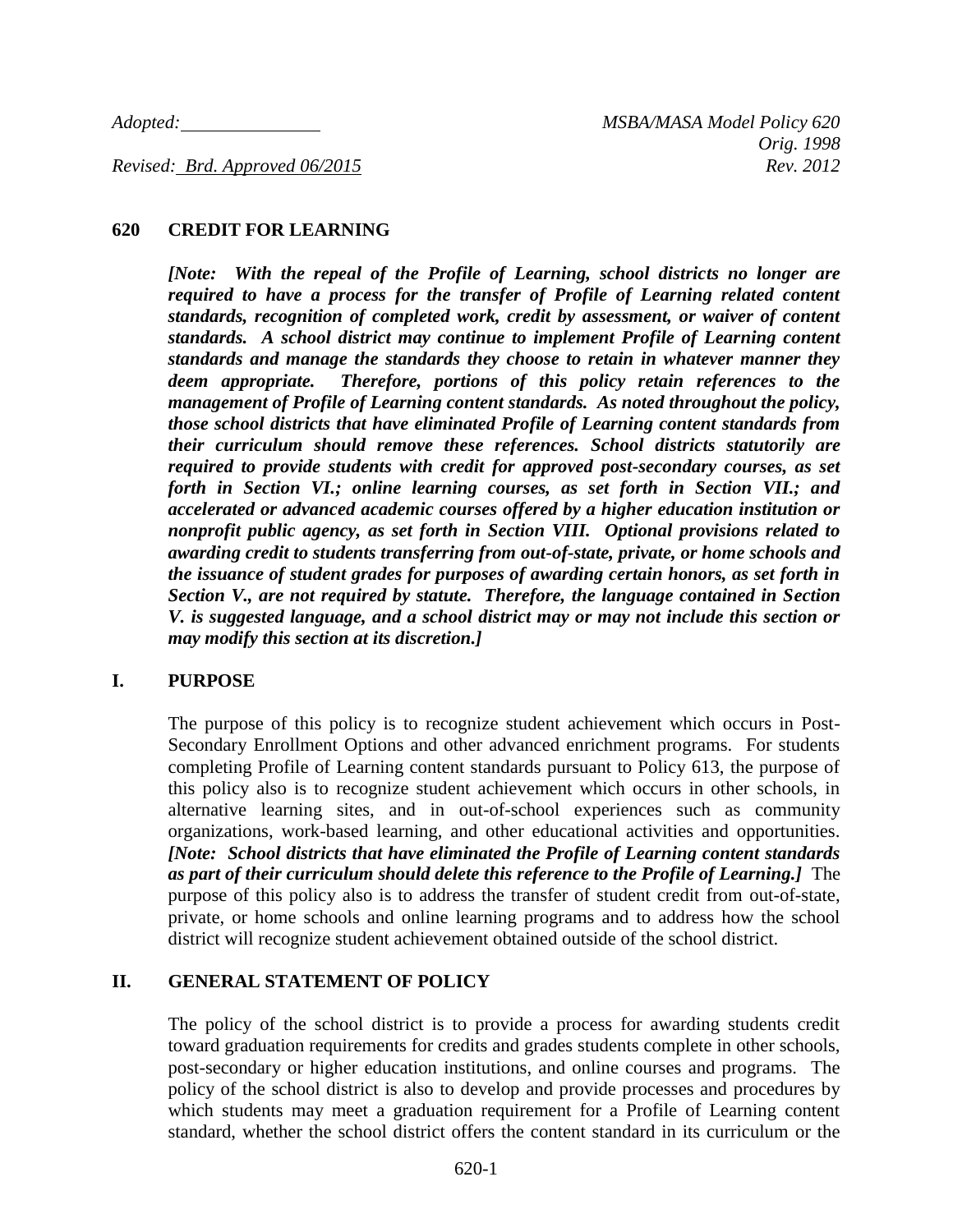student accomplishes the work in another learning environment. The school district may also waive the Profile of Learning content standards for certain students if the criteria for such waivers are met.

*[Note: School districts that have eliminated the Profile of Learning content standards as part of their curriculum should delete these references to the Profile of Learning.]*

## **III. DEFINITIONS**

- A. "Accredited school" means a school that is accredited by an accrediting agency, recognized according to Minn. Stat. § 123B.445 or recognized by the Commissioner of the Minnesota Department of Education (MDE).
- B. "Blended learning" is a form of digital learning that occurs when a student learns part time in a supervised physical setting and part time through digital delivery of instruction, or a student learns in a supervised physical setting where technology is used as a primary method to deliver instruction.
- C. "Commissioner" means the Commissioner of MDE.
- D. "Digital learning" is learning facilitated by technology that offers students an element of control over the time, place, path, or pace of their learning and includes blended and online learning.
- E. "Eligible institution" means a Minnesota public post-secondary institution, a private, nonprofit two-year trade and technical school granting associate degrees, an opportunities industrialization center accredited by the North Central Association of Colleges and Schools, or a private, residential, two-year or fouryear, liberal arts, degree-granting college or university located in Minnesota.
- F. "Nonpublic school" is a private school or home school in which a child is provided instruction in compliance with the Minnesota compulsory attendance laws.
- G. "Online learning" is a form of digital learning delivered by an approved online learning provider.
- H. "Online learning provider" is a school district, an intermediate school district, an organization of two or more school districts operating under a joint powers agreement, or a charter school located in Minnesota that provides online learning to students and is approved by MDE to provide online learning courses.

## **IV. CREDIT FOR COMPLETION OF PROFILE OF LEARNING CONTENT STANDARDS**

*[Note: School districts that have eliminated the Profile of Learning content standards as part of their curriculum should delete this section of the policy.]*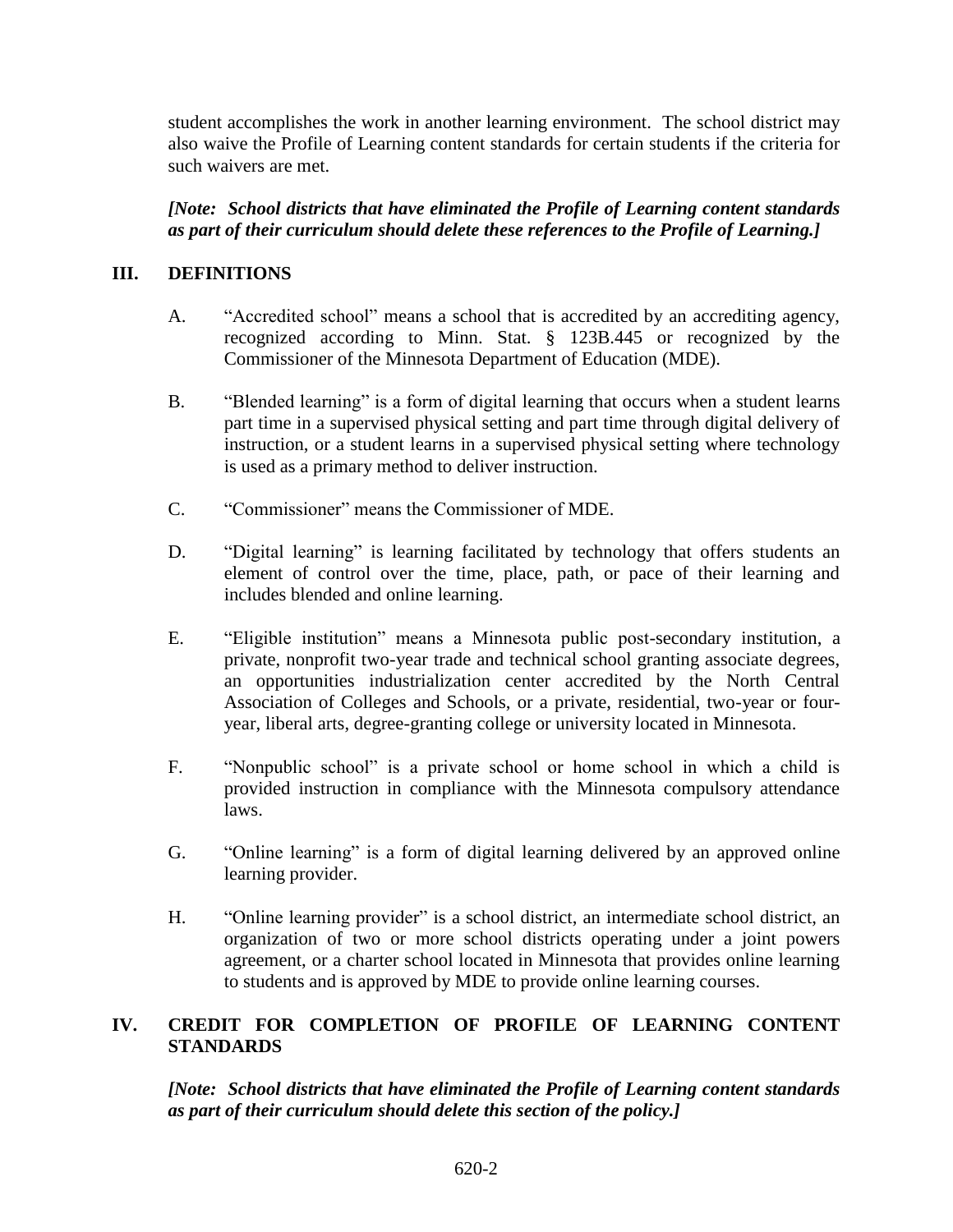- A. Transfer of Content Standards
	- 1. The school district will transfer high school Profile of Learning content standards achieved in earlier grades or in other schools on standards-based programs to the student's record upon admission, completion of a summer school program, or the like.
	- 2. When a student transfers into the school district from another Minnesota public school district, any Profile of Learning content standards completed in the sending school district, along with scores recorded by the sending district, shall be recorded as completed with a notation indicating the identity of the school district from which the records are transferred.

## *[Note: The process set forth in this policy is the process MDE formerly suggested school districts follow.]*

3. Students may be advised of the opportunities available to complete further requirements and electives.

## B. Recognition of Completed Work for Profile of Learning Content Standards

- 1. The school district will translate work completed by eligible students electing to complete the Profile of Learning content standards pursuant to Policy 613, including those with special needs, in schools (K-12, postsecondary, or other) which have not reported achievement according to the Minnesota Graduation Standards, into standards completion equalizations.
- 2. When a student transfers into the school district with a transcript from a school or school district other than a Minnesota public school district, the following shall be the policy and procedure for recognizing such previous achievement for those eligible students electing to complete the Profile of Learning content standards pursuant to Policy 613:
	- a. When the student has been scored with a performance assessment that fulfills or approximates the provisions of a full standard, the standards completed shall be treated as if they had been accomplished in a Minnesota public school;
	- b. When the course, topic or content of a Minnesota high school Profile of Learning content standard has been completed, but through requirements which do not parallel or approximate the Profile of Learning content standards adopted by the school district, the standard shall be declared achieved, no score shall be assigned, and the transcript shall indicate that the standard has been "equalized from a transcript from *[name of sending institution]*."
	- c. Effort shall be made to ascertain the content of courses, programs,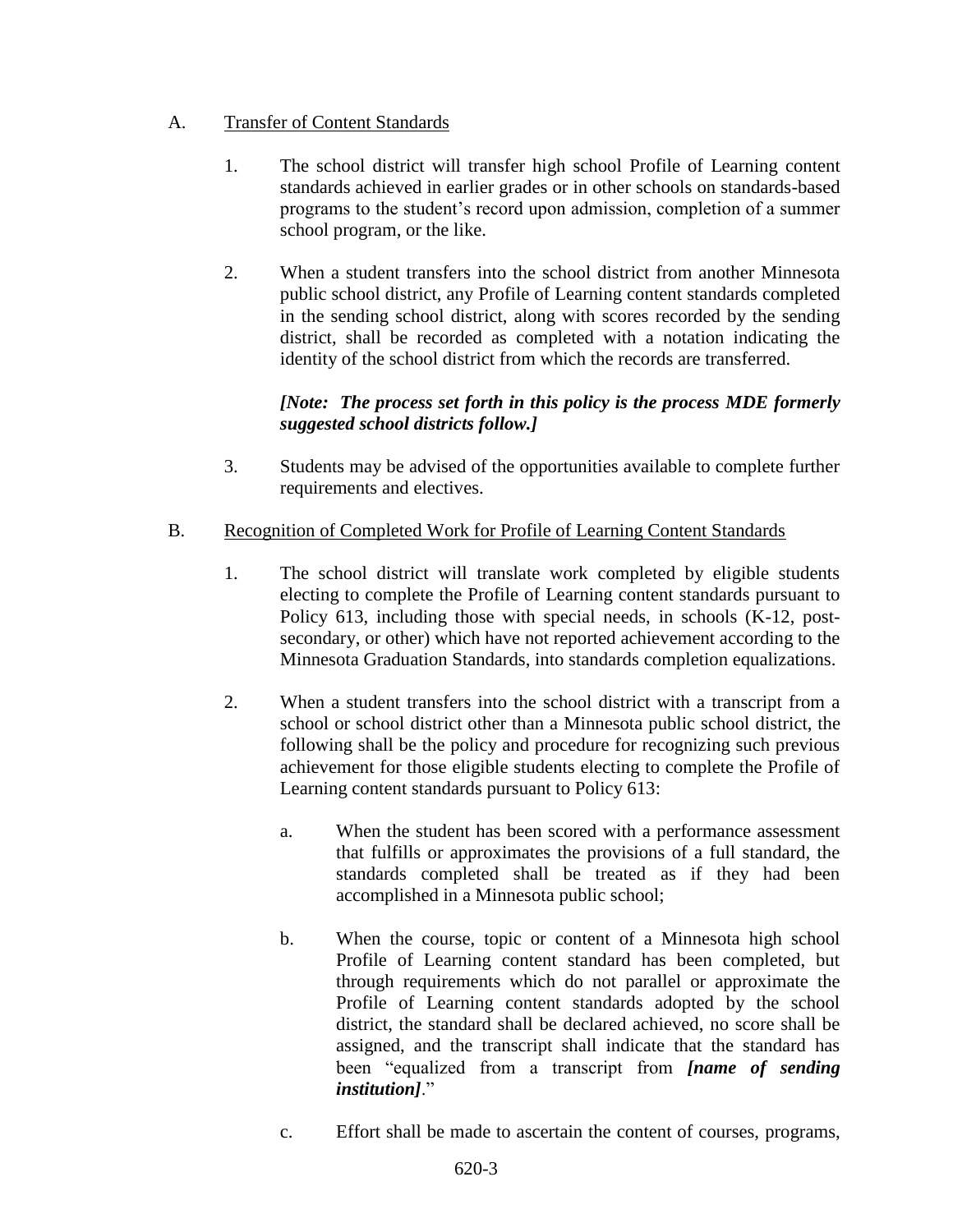and learning previously achieved to credit the student as fully as possible for previous learning. This may include asking the student or the sending school to verify content of completed courses and programs when that content is not clear from the transcript.

*[Note: The process set forth in this policy is the process MDE formerly suggested school districts follow.]*

## C. Credit for Profile of Learning Content Standards By Assessment

- 1. The school district will provide eligible students electing to complete the Profile of Learning content standards pursuant to Policy 613, including those with special needs, with the opportunity to receive credit for standards achieved in extracurricular activities, activities outside of school, previous learning, and community and work experiences.
- 2. When a student requests recognition of work completed but for which no academic transcript exists, the student shall make application to the principal.
- 3. Not more than sixty (60) days after the application is filed, the principal shall inform the student and the student's parents what evidence must be presented to certify the completion of the Profile of Learning content standard. Evidence of completion might include letters of support and explanation from individuals or organizations who have actually witnessed the student's demonstration of the standard, oral or written tests or interviews, actual performances or demonstrations assessed by district staff or others knowledgeable in the specifications of the standard, and/or other as appropriate for the individual situation.
- 4. Upon the principal's determination of successful submission of the required evidence, the Profile of Learning content standard shall be noted on the transcript, with a score if appropriate, and a notation of where and when the standard was completed and verified.

## *[Note: The process set forth in this policy is the process MDE formerly suggested school districts follow.]*

- D. Waiver of Profile of Learning Content Standards for Rigorous Course of Study
	- 1. Upon application of a student, with approval of the student's parent or guardian and with the recommendation of the student's teacher, the school district may declare that a student has completed a Profile of Learning content standard if the school board determines that:
		- a. The student is participating in a course of study, including an advanced placement or international baccalaureate course or a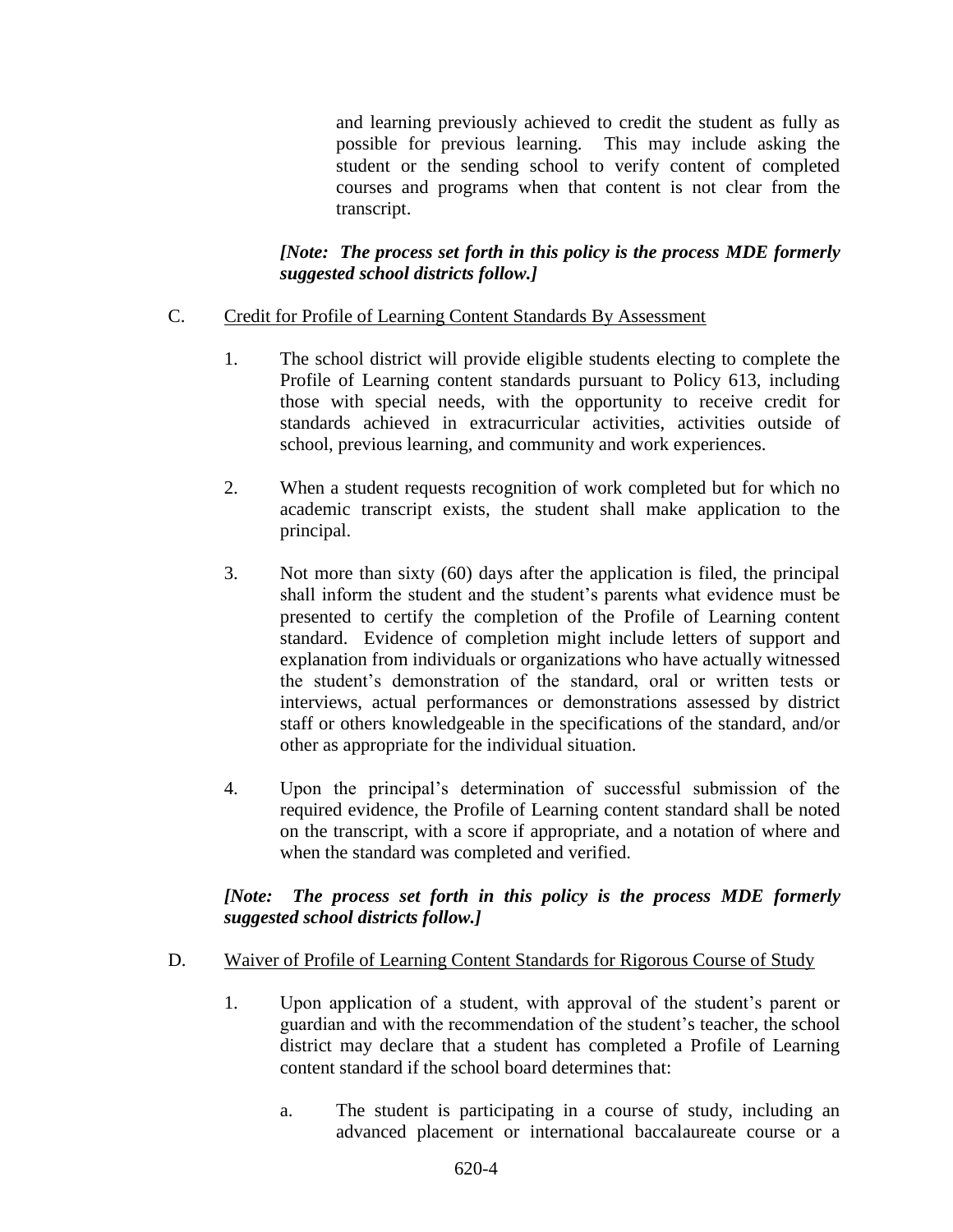learning opportunity outside the curriculum of the school district that is equally or more rigorous than the Profile of Learning content standard required by the school district or state Graduation Rule; and

- b. Achieving the Profile of Learning content standard to be waived would preclude the student from participating in the rigorous course of study or learning opportunity.
- 2. A waiver may not have the effect of a student graduating with no completed Profile of Learning content standards in any of the learning areas one through nine of the Profile of Learning content standards adopted by the school district and a waiver should rarely be granted from more than one requirement.
- 3. Application for a waiver will be considered only if the application is submitted not more than eighteen (18) months and not less than six (6) months prior to the student's anticipated graduation date.
- 4. A waiver will be revoked if the student fails to successfully complete the alternative rigorous program.

*[Note: In complying with the requirement in this section, school districts may impose conditions on such waivers to reduce the number of waivers needed. The conditions set forth in Paragraphs IV.D.2., 3., and 4. for granting such waivers are those conditions formerly suggested by MDE.]*

# **V. TRANSFER OF CREDIT FROM OTHER SCHOOLS**

- A. Transfer of Academic Requirements from Other Minnesota Public Secondary Schools
	- 1. The school district will accept and transfer secondary credits and grades awarded to a student from another Minnesota public secondary school upon presentation of a certified transcript from the transferring public secondary school evidencing the course taken and the grade and credit awarded.
	- 2. Credits and grades awarded from another Minnesota public secondary school may be used to compute honor roll and/or class rank if a student has earned at least *[insert number]* credits from the school district.
- B. Transfer of Academic Requirements from Other Schools
	- 1. The school district will accept secondary credits and grades awarded to a student for courses successfully completed at a public school outside of Minnesota or an accredited nonpublic school upon presentation of a certified transcript from the transferring public school in another state or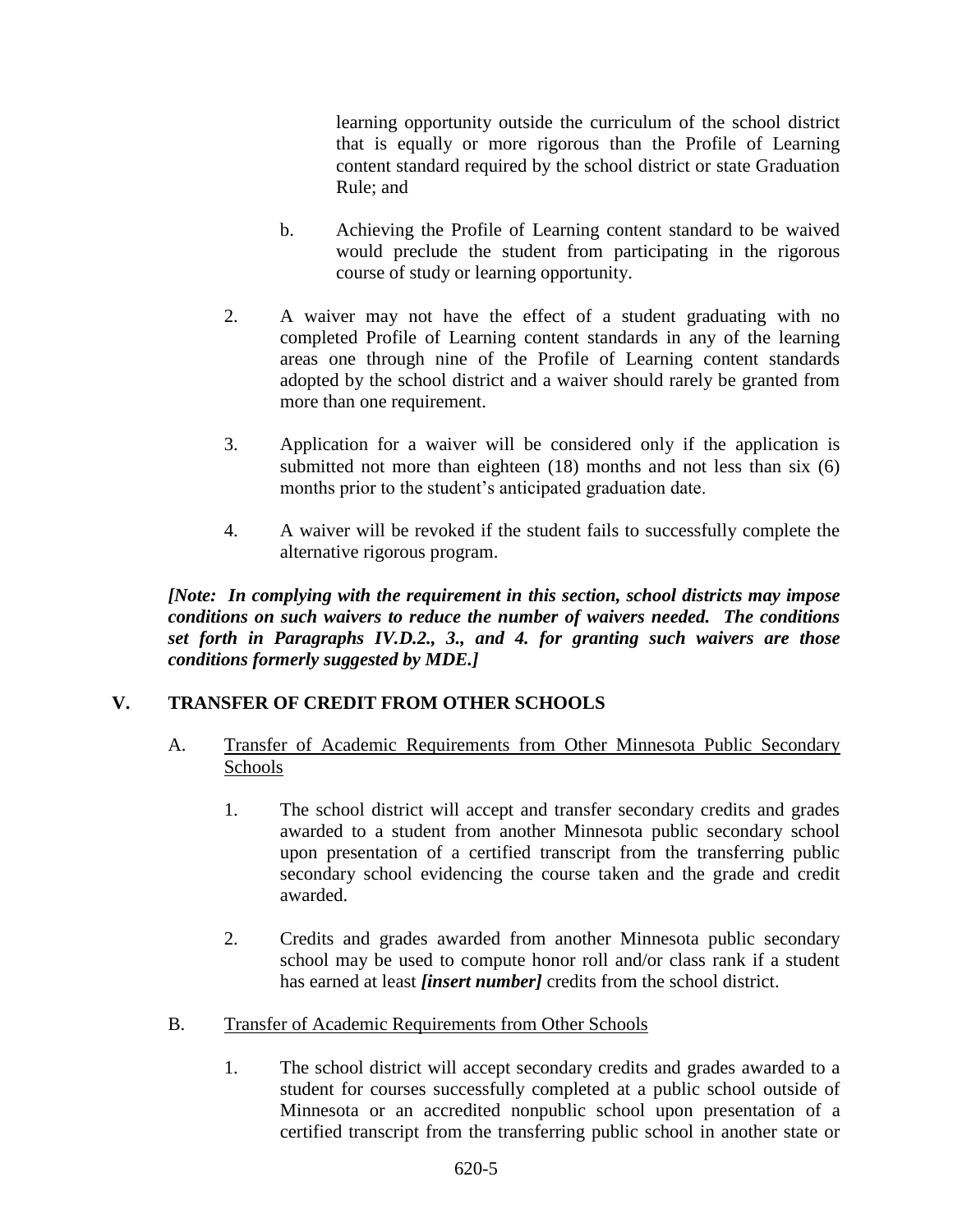nonpublic school evidencing the course taken and the grade and credit awarded.

- a. When a determination is made that the content of the course aligns directly with school district graduation requirements, the student will be awarded commensurate credits and grades.
- b. Commensurate credits and grades awarded from an accredited nonpublic school or public school in another state may be used to compute honor roll and/or class rank if a student has earned at least *[insert number]* credits from the school district.
- c. In the event the content of a course taken at an accredited nonpublic school or public school in another state does not fully align with the content of the school district's high school graduation requirements but is comparable to elective credits offered by the school district for graduation, the student may be provided elective credit applied toward graduation requirements. Credit that does not fully align with the school district's high school graduation requirements will not be used to compute honor roll and/or class rank.
- d. If no comparable course is offered by the school district for which high school graduation credit would be provided, no credit will be provided to the student.
- 2. Students transferring from a non-accredited, nonpublic school shall receive credit from the school district upon presentation of a transcript or other documentation evidencing the course taken and grade and credit awarded.
	- a. Students will be required to provide copies of course descriptions, syllabi, or work samples for determination of appropriate credit. In addition, students also may be asked to provide interviews/conferences with the student and/or student's parent and/or former administrator or teacher; review of a record of the student's entire curriculum at the nonpublic school; and review of the student's complete record of academic achievement.
	- b. Where the school district determines that a course completed by a student at a non-accredited, nonpublic school is commensurate with school district graduation requirements, credit shall be awarded, but the grade shall be "P" (pass).
	- c. In the event the content of a course taken at an non-accredited, nonpublic school does not fully align with the content of the school district's high school graduation requirements but is comparable to elective credits offered by the school district for graduation, the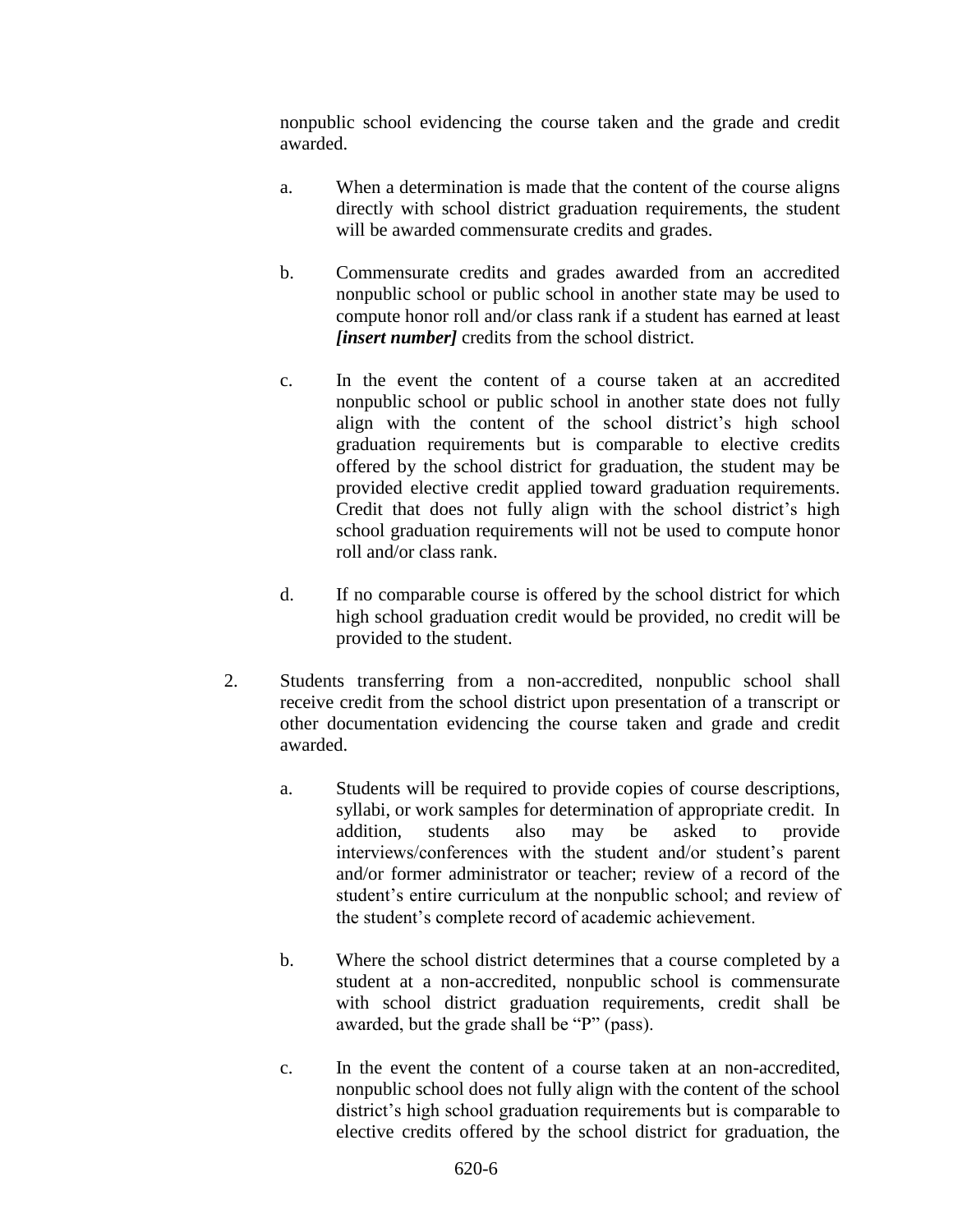student may be provided elective credit applied toward graduation requirements.

- d. If no comparable course is offered by the school district for which local high school graduation credit would be provided, no credit will be provided to the student.
- e. Credit and grades earned from a non-accredited nonpublic school shall not be used to compute honor roll and/or class rank.

# **VI. POST-SECONDARY ENROLLMENT CREDIT**

A. A student who satisfactorily completes a post-secondary enrollment options course or program under Minn. Stat. § 124D.09 that has been approved as meeting the necessary requirements is not required to complete other requirements of the Profile of Learning content standards adopted by the school district corresponding to that specific rigorous course of study.

## *[Note: School districts that have eliminated the Profile of Learning content standards as part of their curriculum should delete this reference to the Profile of Learning.]*

- B. Secondary credits granted to a student through a post-secondary enrollment options course or program that meets or exceeds a graduation standard or requirement shall be counted toward the graduation and credit requirements of a student completing the Minnesota Academic Standards.
	- 1. Course credit will be considered by the school district only upon presentation of a certified transcript from an eligible institution evidencing the course taken and the grade and credit awarded.
	- 2. Seven quarter or four semester post-secondary credits shall equal at least one full year of high school credit. Fewer post-secondary credits may be prorated.
	- 3. When a determination is made that the content of the post-secondary course aligns directly with a required course for high school graduation, the commensurate credit and grade will be recorded on the student's transcript as a course credit applied toward graduation requirements.
	- 4. In the event the content of the post-secondary course does not fully align with the content of a high school course required for graduation but is comparable to elective credits offered by the school district for graduation, the school district may provide elective credit and the grade will be recorded on the student's transcript as an elective course credit applied toward graduation requirements.
	- 5. If no comparable course is offered by the school district for which high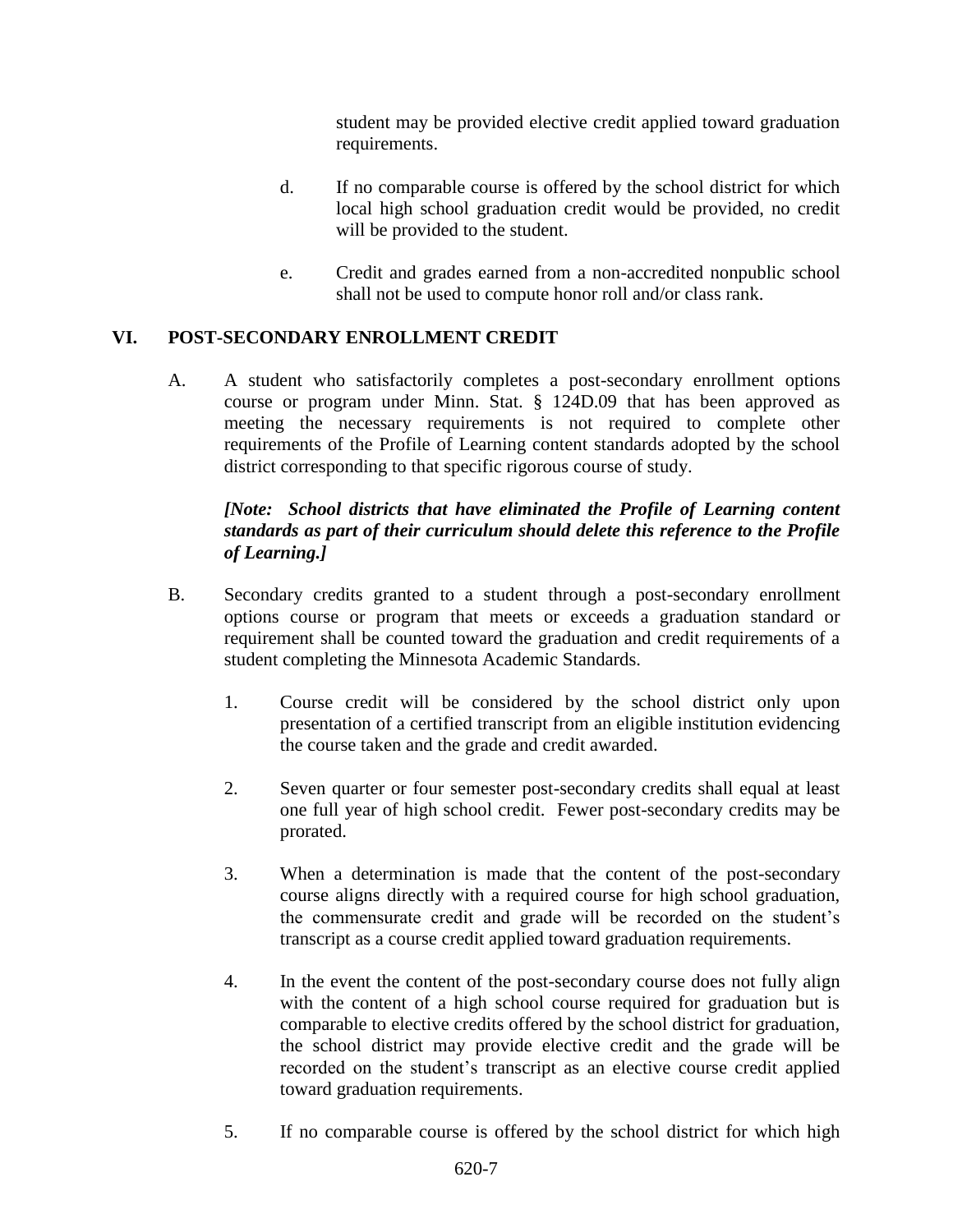school graduation credit would be provided, the school district will notify the Commissioner, who shall determine the number of credits that shall be granted to a student.

- 6. When secondary credit is granted for post-secondary credits taken by a student, the school district will record those credits on the student's transcript as credits earned at a post-secondary institution.
- C. A list of the courses or programs meeting the necessary requirements may be obtained from the school district.

## **VII. CREDIT FROM ONLINE LEARNING COURSES**

- A. Secondary credits granted to a student through an online learning course or program that meets or exceeds a graduation standard or requirement shall be counted toward the graduation and credit requirements of a student completing the Minnesota Academic Standards.
- B. Course credit will be considered only upon official documentation from the online learning provider evidencing the course taken and the grade and credit awarded to the student.
- C. When a student provides documentation from an online learning provider, the course credit and course grade shall be recorded and counted toward graduation credit requirements for all courses or programs that meet or exceed the school district's graduation requirements in the same manner as credits are awarded for students transferring from another Minnesota public school as set forth in Section V.A. above.

## **VIII. ADVANCED ACADEMIC CREDIT**

- A. The school district will grant academic credit to a student attending an accelerated or advanced academic course offered by a higher education institution or a nonprofit public agency, other than the school district.
- B. Course credit will be considered only upon official documentation from the higher education institution or nonprofit public agency that the student successfully completed the course attended and passed an examination approved by the school district.
- C. When a determination is made that the content of the advanced academic course aligns directly with a required course for high school graduation, the commensurate credit and grade will be recorded on the student's transcript as a course credit applied toward graduation requirements.
- D. In the event the content of the advanced academic course does not fully align with the content of a high school course required for graduation but is comparable to elective credits offered by the school district for graduation, the school district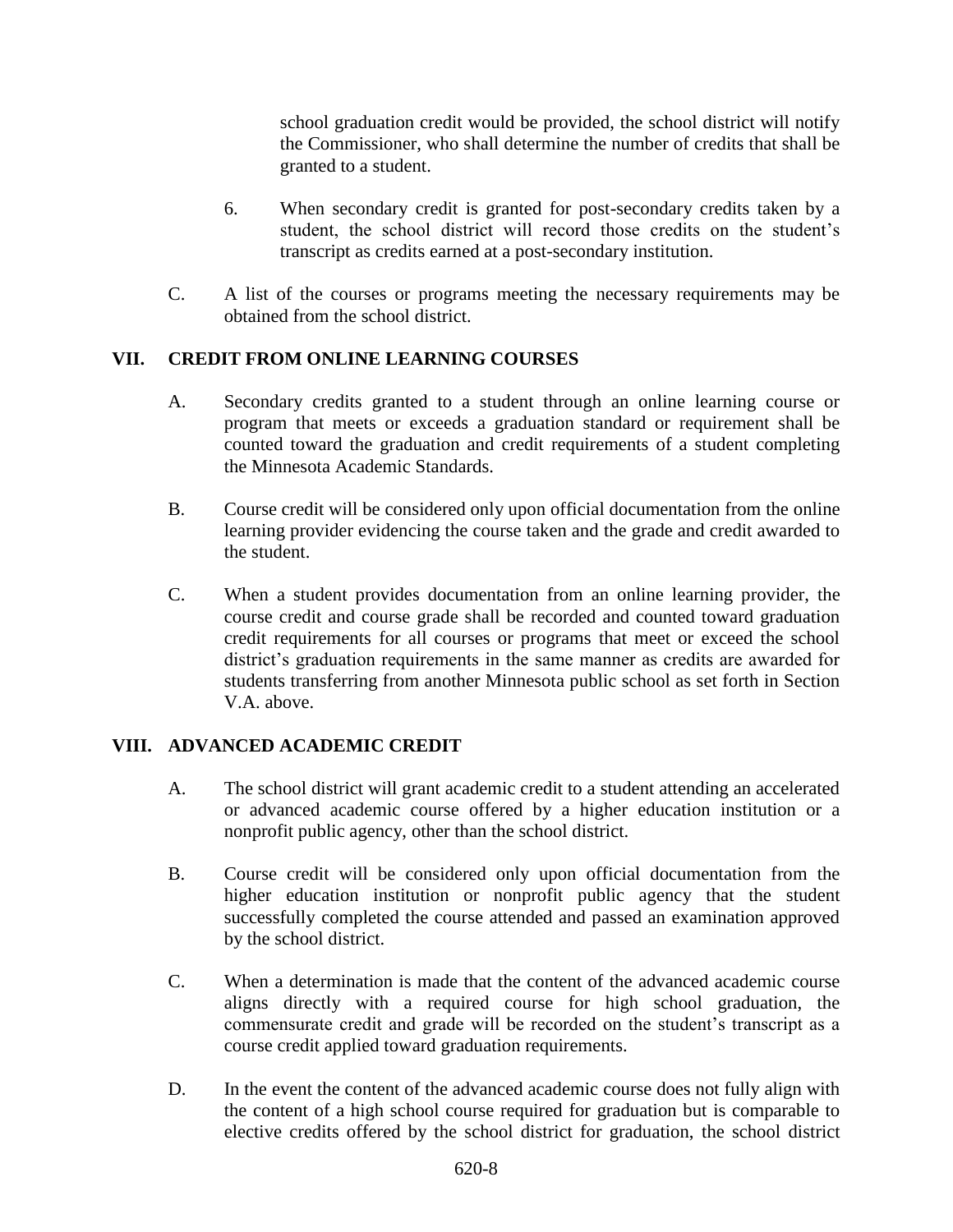may provide elective credit and the grade will be recorded on the student's transcript as an elective course credit applied toward graduation requirements.

E. If no comparable course is offered by the school district for which high school graduation credit would be provided, the school district will notify the Commissioner and request a determination of the number of credits that shall be granted to a student.

#### **IX. PROCESS FOR AWARDING CREDIT**

- A. The building principal will be responsible for carrying out the process to award credits and grades pursuant to this policy. The building principal will notify students in writing of the decision as to how credits and grades will be awarded.
- B. A student or the student's parent or guardian may seek reconsideration of the decision by the building principal as to credits and/or grades awarded upon request of a student or the student's parent or guardian if the request is made in writing to the superintendent within five school days of the date of the building principal's decision. The request should set forth the credit and/or grade requested and the reason(s) why credit(s)/grade(s) should be provided as requested. Any pertinent documentation in support of the request should be submitted.
- C. The decision of the superintendent as to the award of credits or grades shall be a final decision by the school district and shall not be appealable by the student or student's parent or guardian except as set forth in Section IX.D. below.
- D. If a student disputes the number of credits granted by the school district for a particular post-secondary enrollment course, online learning course, or advanced academic credit course, the student may appeal the school district's decision to the Commissioner. The decision of the Commissioner shall be final.
- E. At any time during the process, the building principal or superintendent may ask for course descriptions, syllabi, or work samples from a course where content of the course is in question for purposes of determining alignment with graduation requirements or the number of credits to be granted. Students will not be provided credit until requested documentation is available for review, if requested.

| <b>Legal References:</b> |                                                                        |                                                             |  |  | Minn. Stat. § 120B.02 (Educational Expectations for Minnesota's |  |  |  |
|--------------------------|------------------------------------------------------------------------|-------------------------------------------------------------|--|--|-----------------------------------------------------------------|--|--|--|
|                          | Students)                                                              |                                                             |  |  |                                                                 |  |  |  |
|                          | Minn. Stat. § 120B.021 (Required Academic Standards)                   |                                                             |  |  |                                                                 |  |  |  |
|                          | Minn. Stat. § 120B.11 (School District Process)                        |                                                             |  |  |                                                                 |  |  |  |
|                          | Minn. Stat. § 120B.14 (Advanced Academic Credit)                       |                                                             |  |  |                                                                 |  |  |  |
|                          | Minn. Stat. § 123B.02 (General Powers of Independent School Districts) |                                                             |  |  |                                                                 |  |  |  |
|                          | Minn. Stat. § 123B.445 (Nonpublic Education Council)                   |                                                             |  |  |                                                                 |  |  |  |
|                          |                                                                        | Minn. Stat. § 124D.03, Subd. 9 (Enrollment Options Program) |  |  |                                                                 |  |  |  |